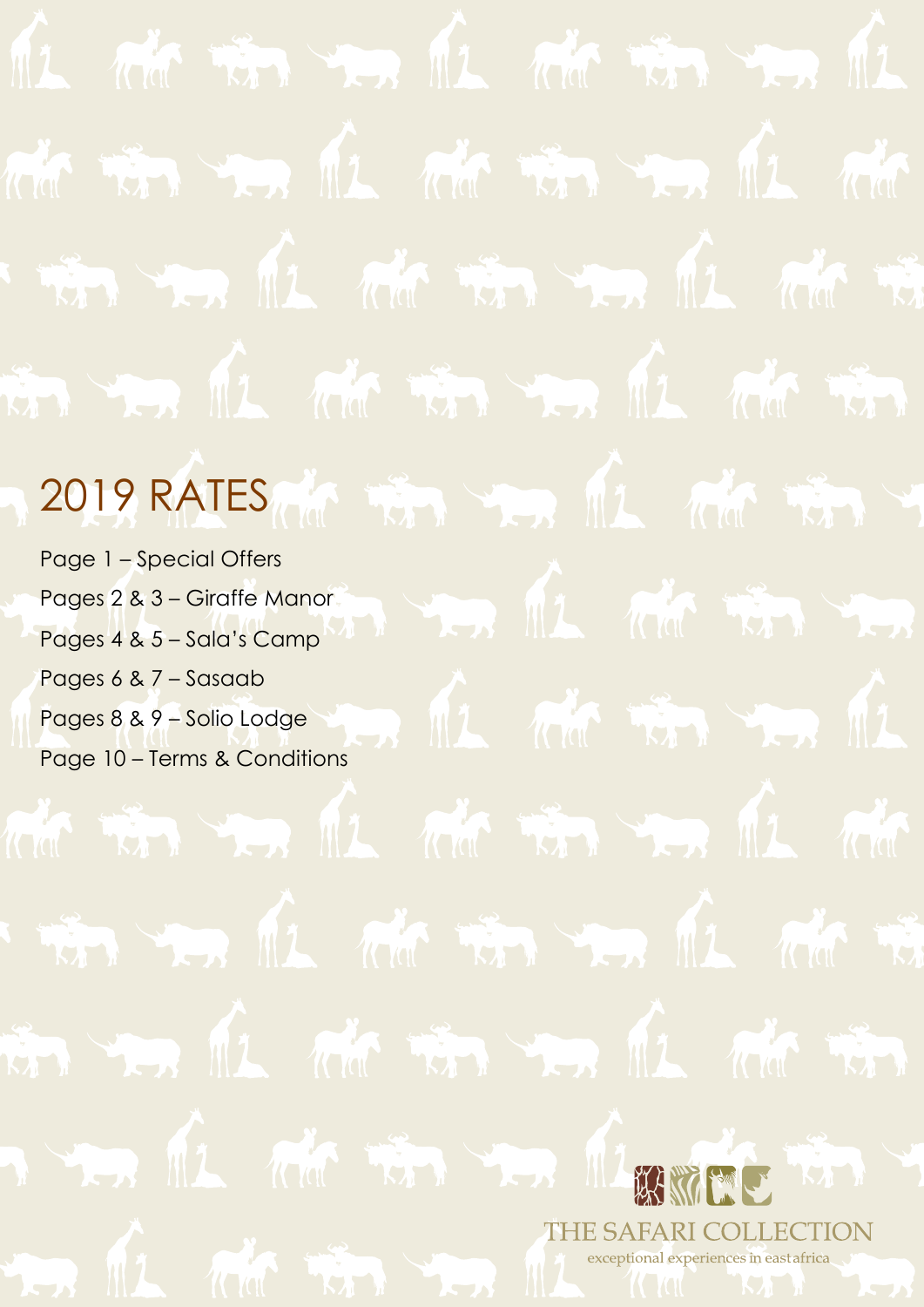# 2019 SPECIAL OFFERS

We are running the following offers for 2019.

# 25% OFF ACCOMMODATION

Stay at a combination of The Safari Collection's properties excluding Giraffe Manor (Sala's Camp, Sasaab or Solio Lodge) for a minimum of 4 nights during the Season and get 25% off accommodation. Valid for travel between: 16 December 2018 - 05 January 2019 and 01 June 2019 - 30 September 2019 inclusive.

# 30% OFF ACCOMMODATION

Stay at a combination of The Safari Collection's properties excluding Giraffe Manor (Sala's Camp, Solio Lodge or Sasaab) for a minimum of 4 nights during Savings Season and get 30% off accommodation. Valid for travel between: 06 January 2019 - 31 May 2019 and 01 October 2019 - 15 December 2019 inclusive.

Stay at a combination of The Safari Collection's properties (Giraffe Manor, Sala's Camp, Solio Lodge or Sasaab) for a minimum of 7 nights during the Season and get 30% off accommodation. Percentage discount does not apply to Giraffe Manor but Giraffe Manor can be used in the combination. Valid for travel between: 16 December 2018 - 05 January 2019 and 01 June 2019 - 30 September 2019 inclusive.

# 35% OFF ACCOMMODATION

Stay at a combination of The Safari Collection's properties (Giraffe Manor, Sala's Camp, Solio Lodge or Sasaab) for a minimum of 7 nights during Savings Season and get 35% off accommodation. Percentage discount does not apply to Giraffe Manor but Giraffe Manor can be used in the combination. Valid for travel between: 06 January 2019 - 31 May 2019 and 01 October 2019 - 15 December 2019 inclusive.

Stay at a combination of The Safari Collection's properties (Giraffe Manor, Sala's Camp, Solio Lodge or Sasaab) for a minimum of 10 nights during the Season and get 35% off accommodation. Percentage discount does not apply to Giraffe Manor but Giraffe Manor can be used in the combination. Valid for travel between: 16 December 2018 - 05 January 2019 and 01 June 2019 - 30 September 2019 inclusive.

# 40% OFF ACCOMMODATION

Stay at a combination of The Safari Collection's properties (Giraffe Manor, Sala's Camp, Solio Lodge or Sasaab) for a minimum of 10 nights during Savings Season and get 40% off accommodation. Percentage discount does not apply to Giraffe Manor but Giraffe Manor can be used in the combination. Valid for travel between: 06 January 2019 - 31 May 2019 and 01 October 2019 - 15 December 2019 inclusive.

*These offers are subject to availability. They are non-transferable, cannot be combined with any other offer and apply to new bookings only.*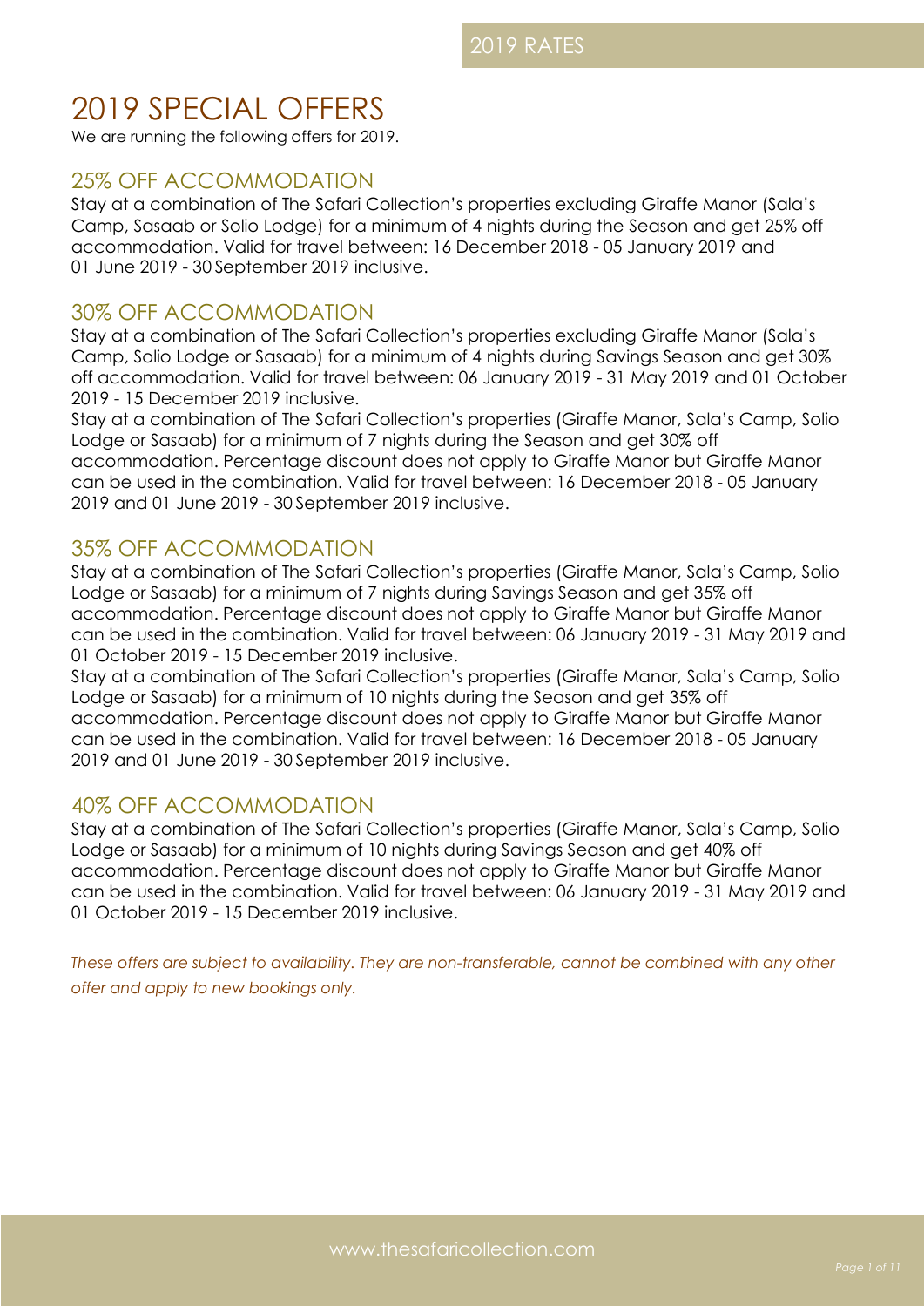# GIRAFFE MANOR RATES 2019

*VALID: 16 DECEMBER 2018 – 15 DECEMBER 2019*

| ALL YEAR*                                                                     |                               |                |  |
|-------------------------------------------------------------------------------|-------------------------------|----------------|--|
| <b>SUPERIOR SUITE</b><br>Karen Blixen & Finch Hatton                          |                               | <b>RATE</b>    |  |
| Minimum Room Rate<br>(based on up to 2 adults & 2 children sharing)           | Fully Inclusive / Day         | US\$ 2700      |  |
| 3rd Child Rate (3yrs to 11yrs inclusive)                                      | room                          | US\$ 350       |  |
| <b>SUPERIOR ROOM</b><br>Jock, Betty, Arlene, Kelly, Helen, Daisy, Edd & Salma |                               | <b>RATE</b>    |  |
| Per Person Sharing                                                            |                               | <b>US\$795</b> |  |
| Per Child Sharing                                                             | Fully Inclusive / Day<br>room | US\$ 550       |  |
| Single Room                                                                   |                               | US\$ 1250      |  |
| <b>STANDARD ROOM</b><br><b>RATE</b><br>Lynn & Marlon                          |                               |                |  |
| Per Person Sharing                                                            |                               | US\$ 620       |  |
| Per Child Sharing                                                             | Fully Inclusive / Day<br>room | US\$ 400       |  |
| Single Room                                                                   |                               | US\$ 840       |  |

| <b>ADDITIONAL RATES</b>                      |          |
|----------------------------------------------|----------|
| Guide Room Per Person Per Night              | US\$ 130 |
| Christmas Supplement Per Person Per Night    | US\$ 85  |
| 23 December 2018 - 01 January 2019 Inclusive |          |

# **RATES INCLUDE**

Arrival/departure transfers, transportation around the Karen & Langata area (within the check-in and check-out times), all meals, house wines, house soft drinks, house beers, house spirits, laundry, wireless internet access, entrance to the AFEW Giraffe Centre, Orchid House dining, boules, croquet and VAT.

# **RATES EXCLUDE**

Champagne, luxury spirits, selected wines, tips, health insurance, massage treatments and personal effects.

# **DAY ROOMS**

Day rooms are available at the standard full board per person per night rate. Check in is at 11h00 and check out by 20h00.

#### **CHILDREN**

Children are ages 3 to 11 years inclusive. 12 years and over is an adult. 2 years and under is an infant. Infants stay FOC. There is only a child sharing rate in the Standard and Superior Rooms at Giraffe Manor – this rate is the same whether they share the room in one of the beds or whether they are in an extra bed. Extra beds do not always fit, please see notes below and check with the office before booking. If a child is to be allocated to a single room, the rate charged is the FULL single room rate.

# **\*CLOSURE**

Giraffe Manor will be closed from 27 March – 1 June 2019 inclusive for annual maintenance.

#### **CHECK IN**

11h00 onwards.

# **CHECK OUT**

By 10h00 on the day of departure, unless another room is booked & paid for as per the rates above.

### **PLEASE NOTE THAT CHECK IN/CHECK OUT TIMES HAVE TO BE STRICTLY ADHERED TO DUE TO THE UNIQUE NATURE OF THE PROPERTY. IT DOES NOT HAVE A RECEPTION AREA OR RESTAURANT FOR GUESTS TO WAIT IN. IT IS STILL VERY MUCH LIKE A FAMILY HOME.**

#### **EXTERNAL MEALS**

Unfortunately, due to high occupancies and limited capacity we do not offer external meals (breakfast, lunch, tea and dinner) to non-staying guests.

# **EARLY-BIRD BREAKFAST**

For reasons of capacity we wish to highlight that we are no longer offering early-bird breakfasts at Giraffe Manor.

#### **WEDDINGS**

If you wish to host a wedding at Giraffe Manor the property has to be booked on an exclusive use basis for 3 consecutive nights. Please contact our reservations team if you have such a request.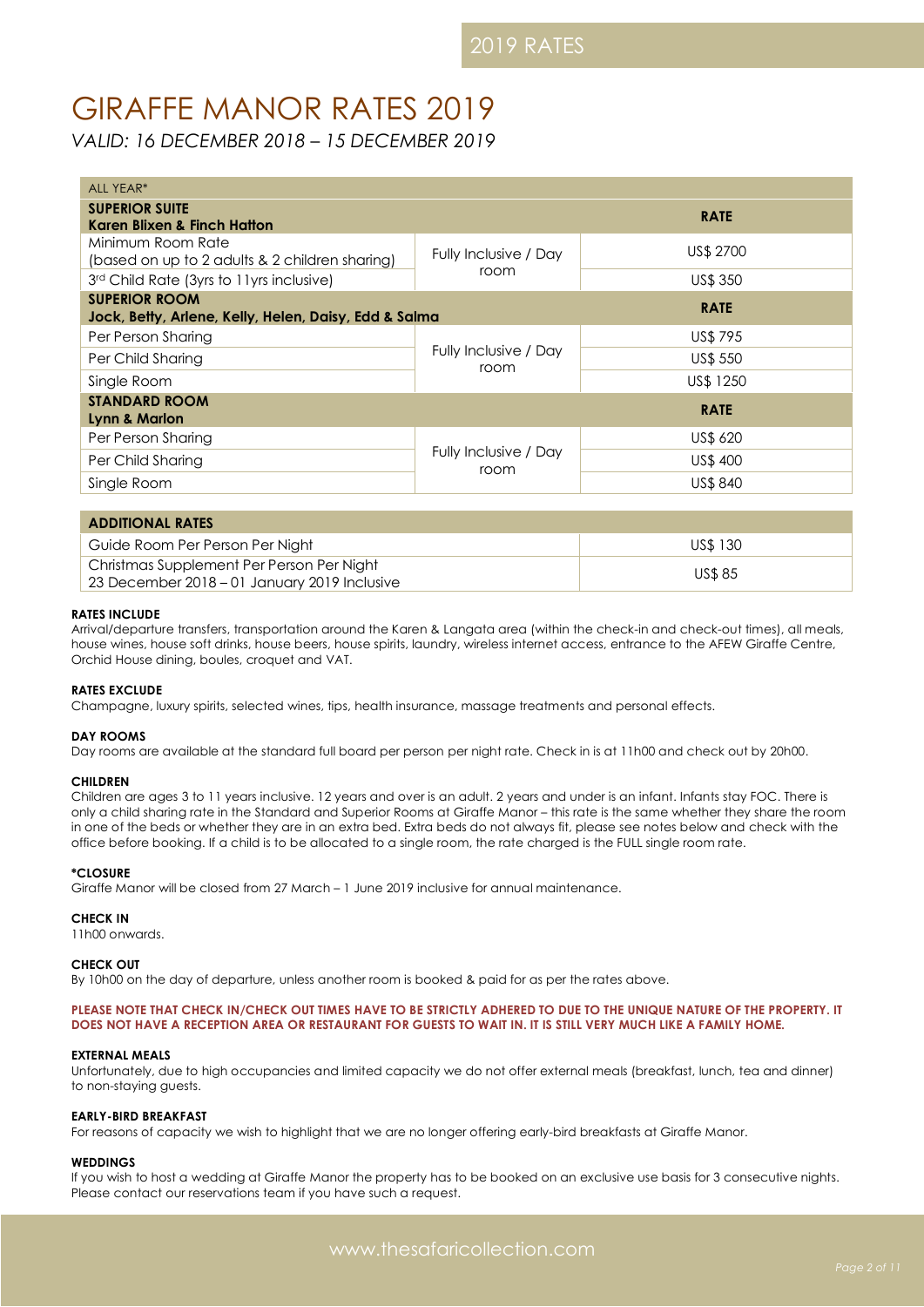#### **LUGGAGE STORAGE**

We are happy to keep luggage in storage for a small daily fee of US\$ 5 per bag which will go towards our conservation & sustainability projects. Giraffe Manor, The Safari Collection and their respective staff members will not be held responsible for missing items from the luggage or damage to the luggage itself. Guests are required to lock their bags and fill out a luggage storage form at Giraffe Manor.

#### **PHOTOGRAPHY AND FILMING**

Please send any filming or photography content requests for publications, commercials and brands to The Safari Collection's marketing department. The Safari Collection has the right to evaluate each booking request that involves filming or photography on a case by case basis and the right to refuse bookings to ensure that all content is aligned with the brand values.

### **ROOM TYPES**

At Giraffe Manor there are 2 Superior Suites (Karen Blixen & Finch Hatton), 8 Superior Rooms (Betty, Daisy, Jock, Helen, Kelly, Arlene, Edd & Salma) and 2 Standard Rooms (Lynn & Marlon). In the Main Manor there is 1 Superior Suite (Karen Blixen), 3 Superior Rooms (Betty, Jock & Daisy) and 2 Standard Rooms (Lynn & Marlon). In the Garden Manor there is 1 Superior Suite (Finch Hatton) and 5 Superior Rooms (Helen, Kelly, Arlene, Edd & Salma). The Garden Manor can only be booked when combining with another one of The Safari Collections properties.

#### **SUPERIOR SUITES**

Please note that the superior suite rate is based on 2 adults and 2 children (3yrs to 11yrs inclusive) sharing. 4 adults staying in these rooms are charged at the per person per night superior room rate. 3 adults staying in these rooms are charged at the room rate.

**PLEASE NOTE THAT WE WILL ALWAYS DO OUR BEST TO FULFILL SPECIFIC ROOMING REQUESTS, BUT WE CANNOT ALWAYS GUARANTEE THIS.**

# MAIN MANOR

| Betty's Room       | <b>Superior Room.</b> Approximate bedroom footprint of 24 $m^2$ . Front-facing in the main manor<br>with giraffe feeding access. Double bed with roof terrace, in-room fireplace and en-suite<br>original art deco bathroom with bath and shower. Space for a cot for an infant on request<br>only.                                                                                                                         |
|--------------------|-----------------------------------------------------------------------------------------------------------------------------------------------------------------------------------------------------------------------------------------------------------------------------------------------------------------------------------------------------------------------------------------------------------------------------|
| Daisy's Room       | <b>Superior Room.</b> Approximate bedroom footprint of $17 \text{ m}^2$ . Side-facing with view toward the<br>Ngong Hills in the main manor and giraffe feeding access. Double or twin beds with roof<br>terrace. En-suite bathroom with a shower.                                                                                                                                                                          |
| Jock's Room        | Superior Room. Approximate bedroom footprint of 22 m <sup>2</sup> . Front-facing room in the main<br>manor with giraffe feeding access. Double or twin beds and fire place. En-suite bathroom<br>with shower and bath.                                                                                                                                                                                                      |
| Marlon's Room      | <b>Standard Room.</b> Approximate bedroom footprint of 13 m <sup>2</sup> . A very small side-facing room in<br>the main manor with limited giraffe feeding access. Double or twin beds with compact en-<br>suite bathroom with shower and access to bathtub across the hall.                                                                                                                                                |
| Lynn's Room        | <b>Standard Room.</b> Approximate bedroom footprint of 14 m <sup>2</sup> . located at the back of the main<br>manor with limited giraffe feeding access. Double bed with en-suite bathroom and shower.                                                                                                                                                                                                                      |
| Karen Blixen Suite | <b>Superior Suite.</b> Approximate bedroom footprint of 40 $m^2$ . Accessed from the outdoor<br>terrace behind the main manor. Ground floor room with no giraffe feeding access. Double<br>bed on ground level with twin beds on mezzanine/loft level (suitable for children only)<br>accessed via spiral staircase. En-suite bathroom with shower and bath, separate loo. This<br>suite is accessible for wheelchair users |

# GARDEN MANOR

| Helen's Room  | <b>Superior Room.</b> Approximate bedroom footprint of 25 m <sup>2</sup> . Front and west-facing with giraffe<br>feeding access. Double or twin beds with space to add a baby cot on request only. En-<br>suite bathroom with shower and bath.                                                      |
|---------------|-----------------------------------------------------------------------------------------------------------------------------------------------------------------------------------------------------------------------------------------------------------------------------------------------------|
| Kelly's Room  | <b>Superior Room.</b> Approximate bedroom footprint of 33 m <sup>2</sup> . Front-facing in the Garden Manor<br>with giraffe feeding access. Double bed or twin beds and an extra single bed. Fireplace<br>and en-suite bathroom with shower and bath.                                               |
| Arlene's Room | <b>Superior Room.</b> Approximate footprint of 22 $m2$ . Front-facing in the Garden Manor with no<br>giraffe feeding access. Double bed with en-suite bathroom with bath and shower.                                                                                                                |
| Edd's Room    | <b>Superior Room.</b> Approximate bedroom footprint of 29 $m^2$ . A ground floor room with private<br>veranda overlooking the garden terrace with no giraffe feeding access. A double bed with<br>space for an extra sofa bed for child on request only. En-suite bathroom with shower and<br>bath. |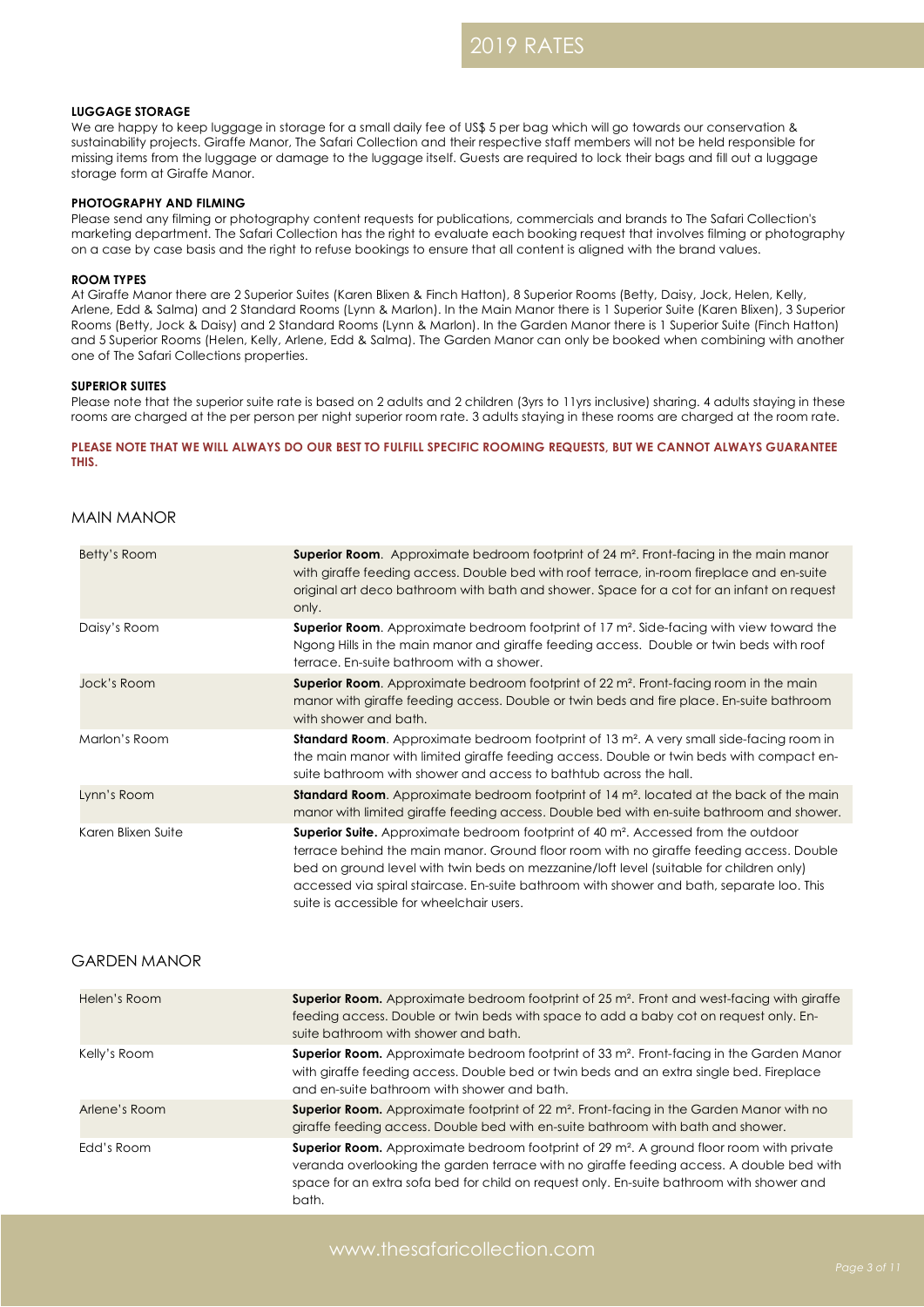| Salma's Room       | <b>Superior Room.</b> Approximate bedroom footprint of $23 \text{ m}^2$ . Front-facing overlooking garden<br>terrace with a balcony with no giraffe feeding access. Double or twin beds with space to<br>add an extra sofa bed for a child on request only. En-suite bathroom with shower and bath.                                                               |
|--------------------|-------------------------------------------------------------------------------------------------------------------------------------------------------------------------------------------------------------------------------------------------------------------------------------------------------------------------------------------------------------------|
| Finch Hatton Suite | <b>Superior Suite.</b> Approximate bedroom footprint of 40 $m2$ . Accessed from the ground floor<br>beside the dining room with no giraffe feeding access. Ground level double bed with twin<br>beds on mezzanine/loft level (suitable for children only) accessed via spiral staircase. In-<br>room fireplace and en-suite bathroom with double shower and bath. |

**DUE TO POPULAR DEMAND THE GARDEN MANOR SECTION OF THE HOUSE (ROOMS INDICATED ABOVE) IS ALLOCATED FOR GUESTS THAT ARE USING MORE THAN ONE OF OUR PROPERTIES ON A BOOKING. THIS MEANS THAT YOU CAN ONLY BOOK THE GARDEN MANOR IF YOU ARE ALSO BOOKING ANOTHER OF OUR DESTINATIONS FOR THE SAME GROUP. THIS WILL ENABLE YOU TO FULLY UTILISE OUR COMBINATION SPECIAL.** 

**PLEASE NOTE: IN THE EVENT OF THE OTHER PROPERTY BEING CANCELLED, THE BOOKING AT THE GARDEN MANOR IS FORFEITED AND**  BECOMES SUBJECT TO AVAILABILITY AT THE MAIN MANOR. HOWEVER, IF THE BOOKING IS MADE WITHIN 4 WEEKS OF ARRIVAL, THE **GARDEN MANOR MAY BE BOOKED ON ITS OWN.**

**PLEASE NOTE THAT FOR ALL GUESTS STAYING IN THE GARDEN MANOR BREAKFAST WILL BE SERVED IN THE GARDEN MANOR DINING ROOM.**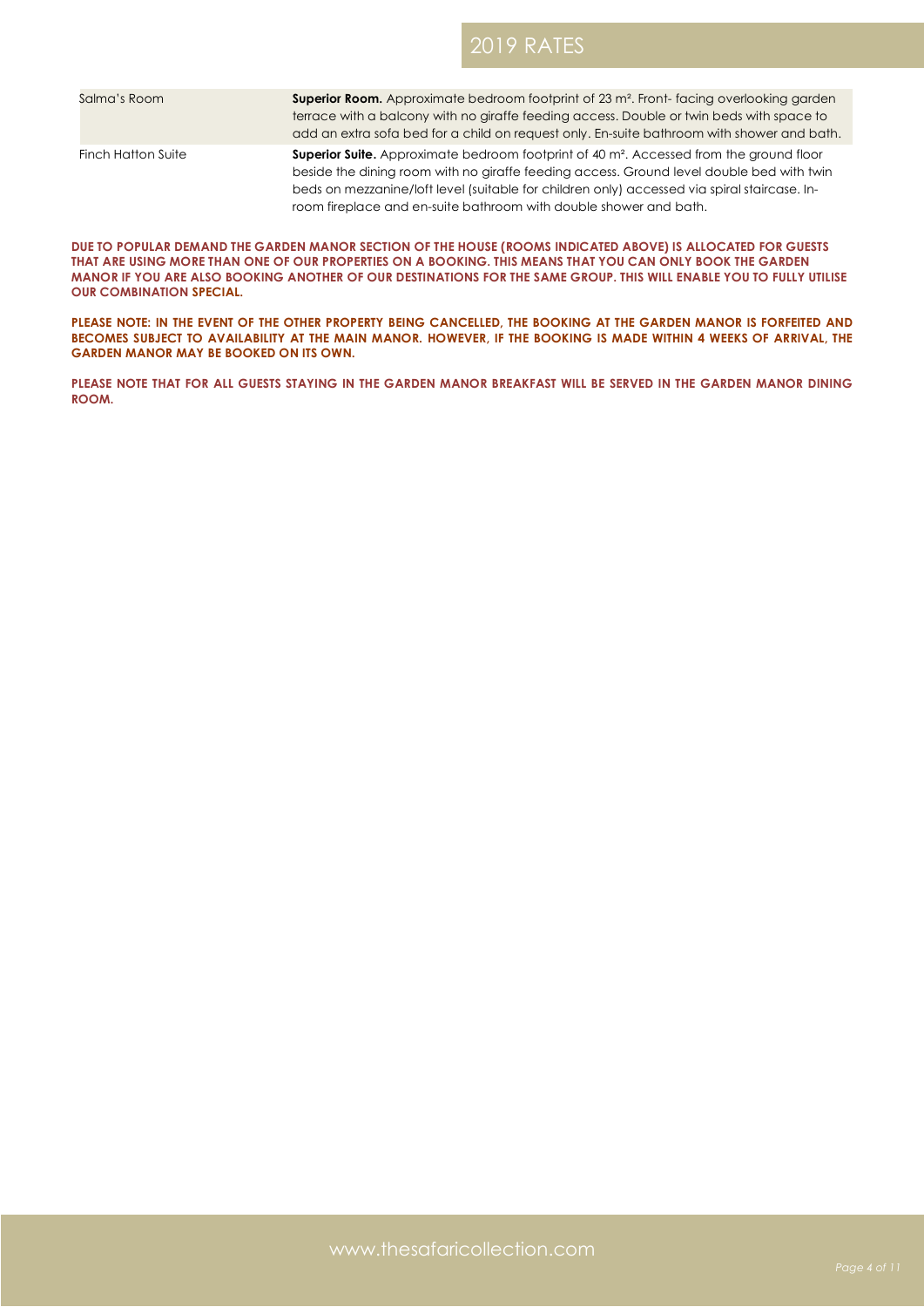# SALA'S CAMP RATES 2019

*VALID: 16 DECEMBER 2018 – 15 DECEMBER 2019*

| <b>THE SEASON</b><br>16 DECEMBER 2018 - 5 JANUARY 2019                                         |                        |                 |  |
|------------------------------------------------------------------------------------------------|------------------------|-----------------|--|
| 01 JUNE 2019 - 30 SEPTEMBER 2019                                                               |                        |                 |  |
| <b>KEEKOROK FAMILY TENT with POOL (2a/2b)</b>                                                  |                        | <b>RATE</b>     |  |
| Minimum Room Rate                                                                              |                        | US\$ 5175       |  |
| (based on up to 2 adults & 2 children sharing)<br>3rd Child Rate (3yrs to 15yrs inclusive)     | Fully Inclusive        | US\$ 635        |  |
| Per Adult sharing                                                                              |                        | US\$ 1435       |  |
| <b>FOREST FAMILY TENT with POOL (3)</b>                                                        |                        | <b>RATE</b>     |  |
| Minimum Room Rate<br>(based on up to 2 adults & 2 children sharing)                            |                        | US\$ 4600       |  |
| 3rd Child Rate (3yrs to 15yrs inclusive)                                                       | Fully Inclusive        | US\$ 460        |  |
| Per Adult Sharing                                                                              |                        | US\$ 1265       |  |
| KEEKOROK TENT with POOL (1) / FOREST TENTS with POOL (4/5/6/7)<br><b>RATE</b>                  |                        |                 |  |
| Per Adult Sharing                                                                              |                        | US\$ 1435       |  |
| Per Child Sharing                                                                              | <b>Fully Inclusive</b> | <b>US\$ 995</b> |  |
| Per Child Sharing in an extra bed (3yrs to 11yrs<br>inclusive)                                 |                        | <b>US\$ 575</b> |  |
| Single Room                                                                                    |                        | US\$ 2300       |  |
|                                                                                                |                        |                 |  |
| <b>SAVINGS SEASON</b><br>06 JANUARY 2019 - 31 MAY 2019*<br>01 OCTOBER 2019 - 15 DECEMBER 2019* |                        |                 |  |
| <b>KEEKOROK FAMILY TENT with POOL (tent 2a/2b)</b>                                             |                        | <b>RATE</b>     |  |
| Minimum Room Rate<br>(based on up to 2 adults & 2 children sharing)                            |                        | US\$ 3600       |  |
| 3rd Child Rate (3yrs to 15yrs inclusive)                                                       | <b>Fully Inclusive</b> | US\$ 350        |  |
| Per Adult Sharing                                                                              |                        | US\$ 1050       |  |
| <b>FOREST FAMILY TENT with POOL (3)</b>                                                        |                        | <b>RATE</b>     |  |

| FOREST FAMILY TENT WITH POOL (3)                                     |                 | <b>KAIL</b>     |
|----------------------------------------------------------------------|-----------------|-----------------|
| Minimum Room Rate<br>(based on up to 2 adults & 2 children sharing)  |                 | US\$ 3100       |
| 3rd Child Rate (3yrs to 15yrs inclusive)                             | Fully Inclusive | US\$ 400        |
| Per Adult Sharing                                                    |                 | US\$ 1000       |
| KEEKOROK TENT with POOL (1) / FOREST TENTS with POOL (4/5/6/7)       |                 | <b>RATE</b>     |
| Per Adult Sharing                                                    |                 | US\$ 800        |
| Per Child Rate                                                       | Fully Inclusive | <b>US\$ 560</b> |
| Per Child Sharing (in an extra bed aged 3yrs to<br>1 lyrs inclusive) |                 | <b>US\$ 350</b> |
| Single Room                                                          |                 | US\$ 1300       |

| <b>ADDITIONAL RATES</b>                                                                   |       |                        |                |  |
|-------------------------------------------------------------------------------------------|-------|------------------------|----------------|--|
| Guide Room Per Person Per Night Exclusive of Park & Conservation Fees                     |       |                        | US\$ 130       |  |
| Park & Conservation Fees                                                                  | Adult | 70 & 45                | US\$ 115       |  |
| (Masai Mara Park Fee & Rhino Conservation<br>Fee)                                         | Child | 40 & 25                | <b>US\$ 65</b> |  |
| Exclusive Use of Vehicle Per Day                                                          |       |                        | US\$406        |  |
| Afternoon Departure per person (includes lunch and airstrip transfers)*                   |       | 50% of per person rate |                |  |
| Christmas Supplement Per Person Per Night<br>23 December 2018 - 01 January 2019 Inclusive |       |                        | <b>US\$ 65</b> |  |
| Drivers Accommodation and meals in staff camp                                             |       | <b>US\$ 25</b>         |                |  |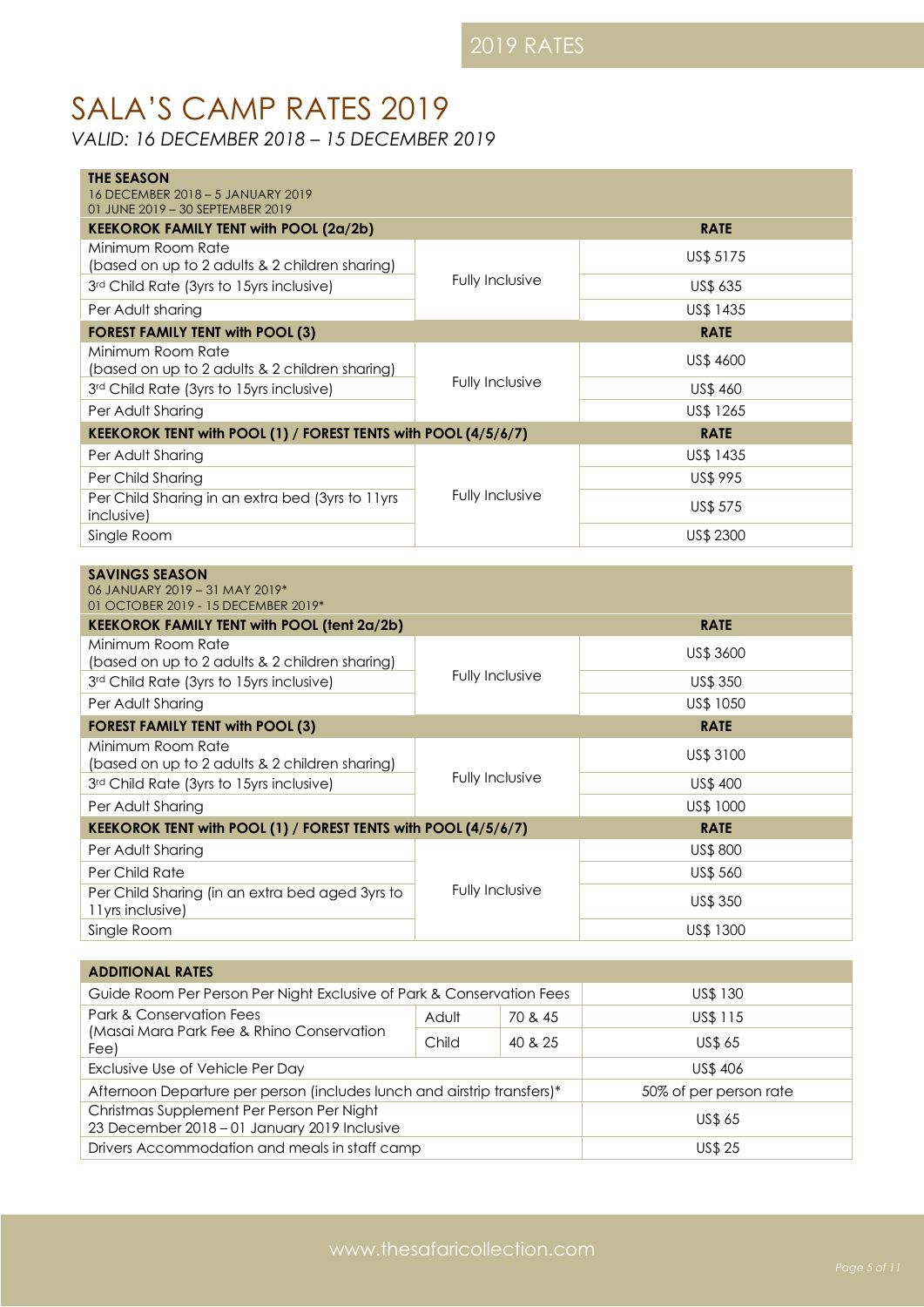### **RATES INCLUDE**

Airstrip transfers, game drives and other camp activities, all meals, house wines, house soft drinks, house beers, house spirits, laundry, bush meals, sundowners, bush volley ball, nature walks and children's activities.

#### **RATES EXCLUDE**

Champagne, luxury spirits, selected wines, tips, health insurance, balloon rides, in-room massage, personal effects, road transfers and the nightly park and conservation fees.

#### **ROAD TRANSFERS**

Road transfers are available on request and are generally charged at US\$210 per vehicle between Mara reserve camps.

#### **CHILDREN**

Children are ages 3 to 15 years inclusive. 16 years and over is an adult. 2 years and under is an infant. Infants stay FOC. Extra beds are available on request. We recommend families book the family tents (Tent 2 and 3).

#### The child rate is based upon the following instances:

- Two children sharing a room (rate applies to each child)
- A child sharing with one adult
- The child sharing in an extra bed rate is based upon the following instances:
	- A child (or children if more than one extra bed is needed, aged 3yrs to 11yrs inclusive) sharing a room with two others (whether it be adults or children) on an extra bed. This is a third person rate for children.

#### **CHECK OUT**

Guests need to be out of their tents by 10h00, if departing in the afternoon there is a late check out fee however the tent must be vacated by 10h00.

#### **\*AFTERNOON DEPARTURE**

Afternoon departures are not possible during The Season (06 December 2018 to 05 January 2019 / 01 June 2019 to 30 September 2019). Afternoon departures are possible in Savings Season (06 January 2019 to 31 May 2019 / 01 October 2019 to 15 December 2019) at 50% of the per person room rate. Afternoon departures include morning activities, lunch and airstrip transfers. Check out of the room(s) remains at 10h00.

#### **\*CLOSURE**

Sala's Camp will be closed on 03 April 2019 to 01 June 2019 inclusive and November 2019. These dates are subject to change and there is flexibility with closure dates. Please contact reservations for more information.

#### **GUIDE RATE**

This rate is for a guide to stay in a guide tent fully inclusive of meals and house drinks at the camp.

#### **GAME DRIVES**

The Safari Collections safari vehicles are shared between guests. Exclusive use of vehicle can be booked prior to arrival at an additional charge and subject to availability.

#### **ROOM TYPES**

Sala's Camp has 2 honeymoon tents (Tent 1 & 7), 2 family tents (Tent 2a/2b & 3), 3 luxury tents (Tents 4,5 & 6). All tents have private plunge pools, en-suite bathrooms with bath, flushing loo and plumbed in shower. The tents will either have double or twin beds and can easily accommodate an extra bed. Please contact our reservations team if you have such a request.

# **PLEASE NOTE THAT WE WILL ALWAYS DO OUR BEST TO FULFILL ROOMING REQUESTS, BUT WE CANNOT ALWAYS GUARANTEE THIS.**

#### **PARK AND CONSERVATION FEES**

Park and conservation fees are per person per night.

**PLEASE NOTE THAT PARK & CONSERVATION FEES ARE SUBJECT TO CHANGE AT ANY TIME IN ACCORDANCE WITH THE LOCAL COUNCILS. THESE CHANGES ARE BEYOND OUR CONTROL.** 

#### **ACCESS BY AIR**

About 45 minutes from Nairobi Wilson into Keekorok airstrip. Flight times are dependent on the routing of the aircraft that day. Flight routes are only finalized at 4pm the day before departure. Scheduled flights will sometimes stop at other strips before reaching Keekorok, this is beyond our control. For internal fights within Kenya guests are advised to pack in soft bags with a maximum of 15kg per person including hand luggage.

#### **ACCESS BY ROAD**

6 hrs drive from Nairobi to Sala's Camp depending on the weather and the condition of the road, which has sections that are very bumpy. The Sekenani gate is the best access if driving from Nairobi. Directions available from head office.

#### **PHOTOGRAPHY AND FILMING**

Please send any filming or photography content requests for publications, commercials and brands to The Safari Collection's marketing department. The Safari Collection has the right to evaluate each booking request that involves filming or photography on a case by case basis and the right to refuse bookings to ensure that all content is aligned with the brand values.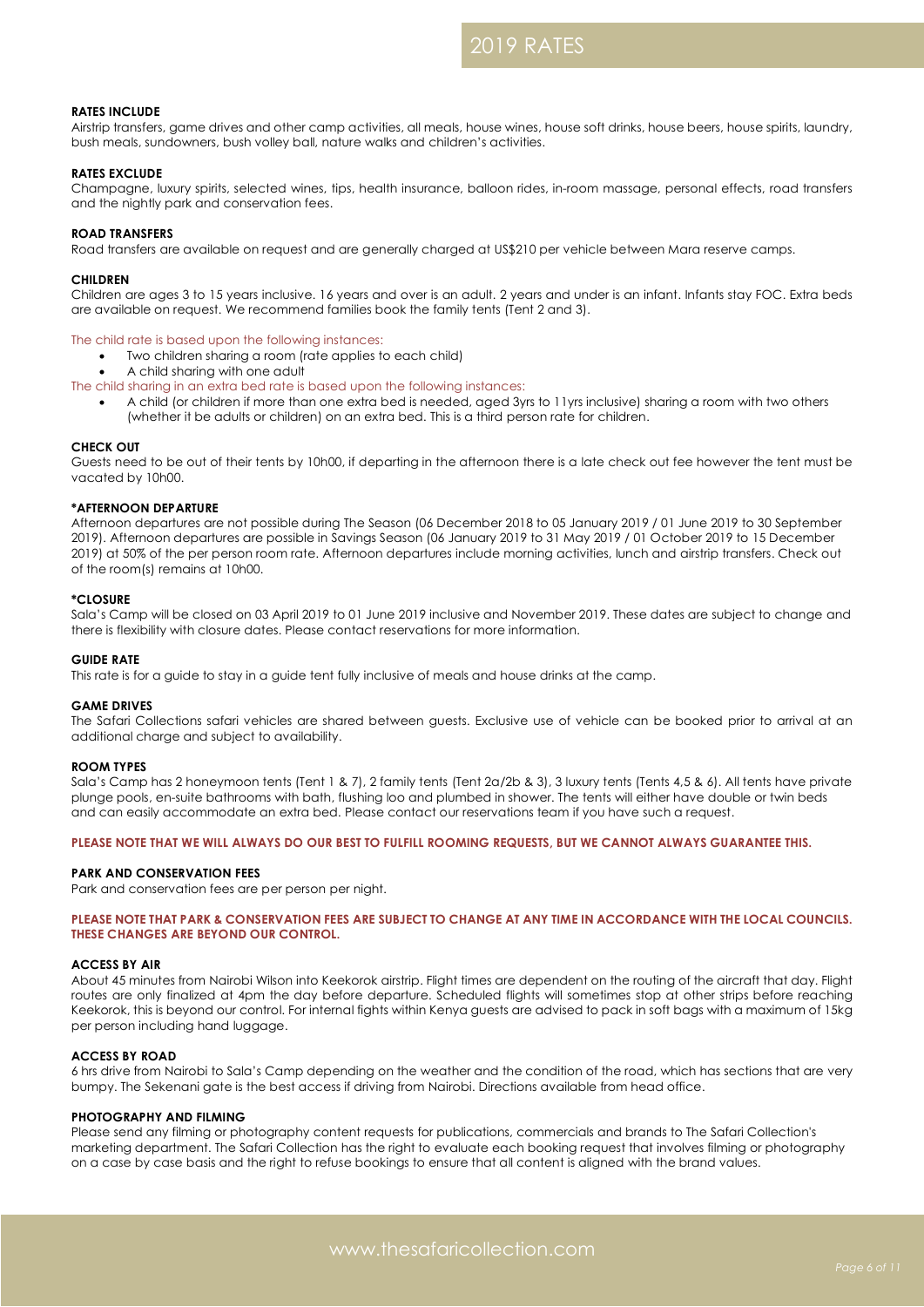# SASAAB RATES 2019

*VALID: 16 DECEMBER 2018 – 15 DECEMBER 2019*

| <b>THE SEASON</b><br>16 DECEMBER 2018 - 05 JANUARY 2019                                                                                                                                                                                                                                                                                                                                                                                                                        |                 |               |  |
|--------------------------------------------------------------------------------------------------------------------------------------------------------------------------------------------------------------------------------------------------------------------------------------------------------------------------------------------------------------------------------------------------------------------------------------------------------------------------------|-----------------|---------------|--|
| 01 JUNE 2019 - 30 SEPTEMBER 2019                                                                                                                                                                                                                                                                                                                                                                                                                                               |                 |               |  |
| <b>ALL SUITES</b>                                                                                                                                                                                                                                                                                                                                                                                                                                                              |                 | <b>RATE</b>   |  |
| Per Person Sharing                                                                                                                                                                                                                                                                                                                                                                                                                                                             |                 | US\$ 1045     |  |
| Per Child Rate                                                                                                                                                                                                                                                                                                                                                                                                                                                                 |                 | US\$ 730      |  |
| Per Child Sharing (in an extra bed aged 3yrs to<br>11yrs inclusive)                                                                                                                                                                                                                                                                                                                                                                                                            | Fully Inclusive | US\$ 550      |  |
| Single Room                                                                                                                                                                                                                                                                                                                                                                                                                                                                    |                 | US\$ 1485     |  |
|                                                                                                                                                                                                                                                                                                                                                                                                                                                                                |                 |               |  |
| <b>SAVINGS SEASON</b><br>06 JANUARY 2019 - 31 MAY 2019<br>01 OCTOBER 2019 - 15 DECEMBER 2019*                                                                                                                                                                                                                                                                                                                                                                                  |                 |               |  |
| <b>ALL SUITES</b>                                                                                                                                                                                                                                                                                                                                                                                                                                                              |                 | <b>RATE</b>   |  |
| Per Person Sharing                                                                                                                                                                                                                                                                                                                                                                                                                                                             |                 | US\$ 750      |  |
| Per Child Rate                                                                                                                                                                                                                                                                                                                                                                                                                                                                 |                 | US\$ 525      |  |
| Per Child Sharing (in an extra bed aged 3yrs to<br>11yrs inclusive)                                                                                                                                                                                                                                                                                                                                                                                                            | Fully Inclusive | US\$ 350      |  |
| Single Room                                                                                                                                                                                                                                                                                                                                                                                                                                                                    |                 | US\$ 1050     |  |
| <b>BEACH IN THE BUSH FULL BOARD RATE</b><br>01 MARCH 2019 - 31 MAY 2019<br>01 SEPTEMBER 2019 - 30 NOVEMBER 2019                                                                                                                                                                                                                                                                                                                                                                |                 |               |  |
| <b>ALL SUITES</b>                                                                                                                                                                                                                                                                                                                                                                                                                                                              |                 | <b>RATE</b>   |  |
| Per Person Sharing                                                                                                                                                                                                                                                                                                                                                                                                                                                             |                 | US\$ 350      |  |
| Per Child Rate                                                                                                                                                                                                                                                                                                                                                                                                                                                                 |                 | US\$ 350      |  |
| Per Child Sharing (in an extra bed aged 3yrs<br>to 11yrs inclusive)                                                                                                                                                                                                                                                                                                                                                                                                            | Full board      | US\$ 350      |  |
| Single Room                                                                                                                                                                                                                                                                                                                                                                                                                                                                    |                 | US\$ 550      |  |
| <b>ADDITIONAL RATES</b>                                                                                                                                                                                                                                                                                                                                                                                                                                                        |                 |               |  |
| Sunrise camel walk followed by bush breakfast<br>US\$ 100                                                                                                                                                                                                                                                                                                                                                                                                                      |                 |               |  |
| <b>Guided Walk</b>                                                                                                                                                                                                                                                                                                                                                                                                                                                             |                 | US\$ 30       |  |
| <b>US\$50</b><br>Guided walk ending with sundowner                                                                                                                                                                                                                                                                                                                                                                                                                             |                 |               |  |
| Half day game drive in Samburu National Reserve<br>US\$ 150                                                                                                                                                                                                                                                                                                                                                                                                                    |                 |               |  |
| Full day game drive with bush breakfast and picnic lunch                                                                                                                                                                                                                                                                                                                                                                                                                       |                 | US\$ 250      |  |
| Fly camping                                                                                                                                                                                                                                                                                                                                                                                                                                                                    |                 | US\$ 300      |  |
| Guided market day visit                                                                                                                                                                                                                                                                                                                                                                                                                                                        |                 | <b>US\$50</b> |  |
| Samburu Manyatta visit                                                                                                                                                                                                                                                                                                                                                                                                                                                         |                 | <b>US\$30</b> |  |
| <b>TERMS &amp; CONDITIONS</b>                                                                                                                                                                                                                                                                                                                                                                                                                                                  |                 |               |  |
| Includes: accommodation, all meals and soft drinks, Sasaab airstrip transfers and laundry. Excludes: alcohol,<br>any activities/extras or park and conservation fees (a price list of beers, wines and spirits can be obtained from<br>our office). This rate can only be used for stays of 3 nights or more. It is for travel completed during the months<br>of March, April, May, September, October and November 2019 only. It is subject to availability, non transferable |                 |               |  |

| <b>ADDITIONAL RATES</b>                                                                      |       |                                 |               |
|----------------------------------------------------------------------------------------------|-------|---------------------------------|---------------|
| Guide Room Per Person Per Night Exclusive of Park & Conservation Fees                        |       |                                 | US\$ 130      |
| Park & Conservation Fees                                                                     | Adult | 70 & 58                         | US\$ 128      |
| (Samburu Park & Westgate Conservation Fees)                                                  | Child | 40 & 29                         | <b>US\$69</b> |
| Exclusive Use of Vehicle Per Day                                                             |       |                                 | US\$ 406      |
| Samburu Dance & Bush Dinner<br>(This needs to be arranged at Sasaab and is a per person fee) |       | <b>US\$17</b><br>Minimum 10 pax |               |
|                                                                                              |       |                                 |               |

and can not be combined with any other special rate or offer.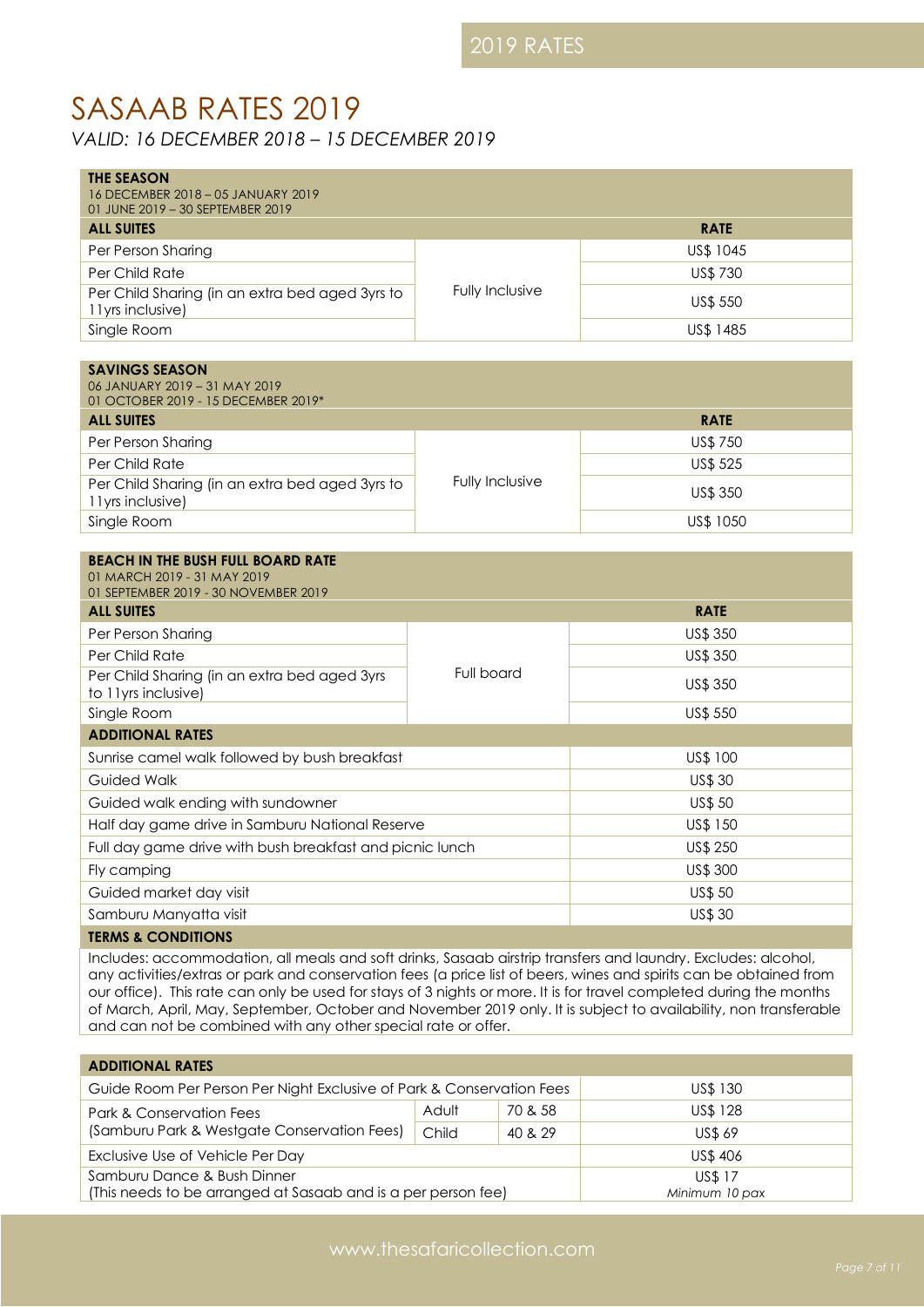| Christmas Supplement Per Person Per Night<br>23 December 2018 - 01 January 2019 Inclusive | <b>US\$ 65</b>      |
|-------------------------------------------------------------------------------------------|---------------------|
| Drivers Accommodation and meals in staff camp                                             | <b>US\$ 25</b>      |
| Extra Lunch                                                                               | <b>US\$46</b>       |
| Quad Bike Excursions                                                                      | <b>US\$35</b>       |
|                                                                                           | Per person per hour |

# **RATES INCLUDE**

Airstrip transfers, game drives, guided bush walks, camel walks, fly camping (by prior arrangement only and can sometimes involve the exclusive hire of a vehicle at US\$ 406 per day), all meals, house wines, house soft drinks, house beers, house spirits, laundry, bush meals, school/clinic/village/market visits and sundowners.

# **RATES EXCLUDE**

Champagne, luxury spirits, selected wines, treatments in Spasaab, tips, quad bike excursions, health insurance and personal effects.

# **CHILDREN**

Children are ages 3 to 15 years inclusive. 16 years and over is an adult. 2 years and under is an infant. Infants stay FOC. Extra beds are available on request. We recommend parents book the family suite (rooms 8 & 9), as it has a shared central area and pool where families can enjoy time together. It can also be taken as an exclusive use villa, as it has separate access and inroom meals can be provided. Local Samburu guides speak excellent English and are delighted to teach children about their traditions, such as making a traditional bow and arrow. Baby-sitters and special meals are by prior arrangement.

The child rate is based upon the following instances:

• Two children sharing a room (rate applies to each child)

• A child sharing with one adult

The child sharing in an extra bed rate is based upon the following instances:

• A child (or children if more than one extra bed is needed, aged 3yrs to 11yrs inclusive) sharing a room with two others (whether it be adults or children) on an extra bed. This is a third person rate for children.

### **CHECK OUT**

Guests need to be out of their rooms by 10h00, although they can continue to use the rest of the lodge facilities. Please note that extra lunches are charged at US\$ 46 per person.

### **\*CLOSURE**

Sasaab is closed from 15 November to 30 November 2019 inclusive. These dates are subject to change and there is flexibility with closure dates. Please contact reservations for more information.

# **GUIDE RATE**

This rate is for a guide to stay in a guide room fully inclusive of meals and drinks at the lodge.

# **GAME DRIVES**

The Safari Collections safari vehicles are shared between guests. Exclusive use of vehicle can be booked prior to arrival at an additional charge and subject to availability.

# **ROOM TYPES**

Sasaab has 9 suites all over 100m2. Suites 8 and 9 are joined and share a private plunge pool. All other rooms have their own private plunge pool. Rooms are open, with large en-suite with shower. The lodge is situated on quite a steep bank, so it is essential that we are notified of any physical disabilities or medical conditions and can therefore allocate the most appropriate room. **PLEASE NOTE THAT WE WILL ALWAYS DO OUR BEST TO FULFILL SPECIFIC ROOMING REQUESTS, BUT WE CANNOT ALWAYS GUARANTEE THIS.**

# **PARK AND CONSERVATION FEES**

Park and conservation fees are per person per night. **PLEASE NOTE THAT PARK & CONSERVATION FEES ARE SUBJECT TO CHANGE AT ANY TIME IN ACCORDANCE WITH THE LOCAL COUNCILS. THESE CHANGES ARE BEYOND OUR CONTROL.**

# **ACCESS BY AIR**

Approximately 1.5hr flight from Nairobi into Samburu National Reserve (Oyrx Airstrip), Buffalo Springs, or Sasaab strip directly. It is important when booking flights to always notify the airline that guests are staying at Sasaab. There can be multiple stops on scheduled flights. This is beyond our control and only confirmed the day before travel. Charter flights into Sasaab's airstrip are available from anywhere in the country. For internal fights within Kenya guests are advised to pack in soft bags with a maximum of 15kg per person including hand luggage.

# **ACCESS BY ROAD**

Approximately 9 hr drive from Nairobi (subject to condition of road), past Mount Kenya and up into the Northern Frontier District. Directions available from head office.

# **PHOTOGRAPHY AND FILMING**

Please send any filming or photography content requests for publications, commercials and brands to The Safari Collection's marketing department. The Safari Collection has the right to evaluate each booking request that involves filming or photography on a case by case basis and the right to refuse bookings to ensure that all content is aligned with the brand values.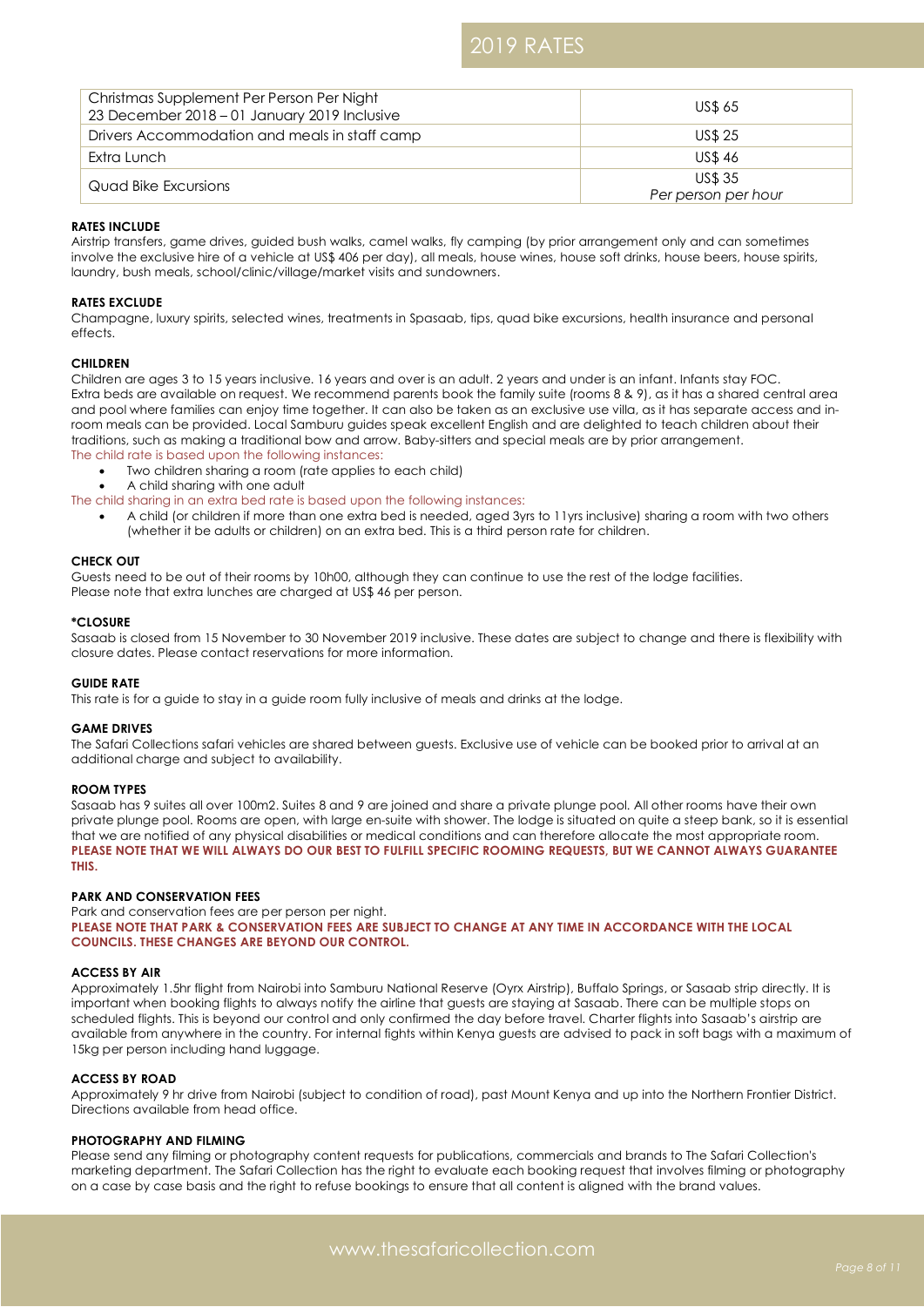# SOLIO LODGE RATES 2019

*VALID: 16 DECEMBER 2018 – 15 DECEMBER 2019*

| THE SEASON<br>16 DECEMBER 2018 - 05 JANUARY 2019<br>01 JUNE 2019 - 30 SEPTEMBER 2019<br><b>FAMILY COTTAGE</b> |                 | <b>RATE</b> |
|---------------------------------------------------------------------------------------------------------------|-----------------|-------------|
| Per Person Sharing                                                                                            |                 | US\$ 1265   |
| Per Child Sharing                                                                                             | Fully Inclusive | US\$ 885    |
| <b>ALL OTHER ROOMS</b>                                                                                        |                 | <b>RATE</b> |
| Per Person Sharing                                                                                            |                 | US\$ 1045   |
| Per Child Rate                                                                                                |                 | US\$ 730    |
| Per Child Sharing (in an extra bed aged 3yrs to<br>11yrs inclusive)                                           | Fully Inclusive | US\$ 550    |
| Single Room                                                                                                   |                 | US\$ 1565   |

| <b>SAVINGS SEASON</b><br>06 JANUARY 2019 - 31 MAY 2019<br>01 OCTOBER 2019 - 15 DECEMBER 2019* |                 |             |
|-----------------------------------------------------------------------------------------------|-----------------|-------------|
| <b>FAMILY COTTAGE</b>                                                                         |                 | <b>RATE</b> |
| Per Person Sharing                                                                            | Fully Inclusive | US\$ 800    |
| Per Child Sharing                                                                             |                 | US\$ 560    |
| <b>ALL OTHER ROOMS</b>                                                                        |                 | <b>RATE</b> |
| Per Person Sharing                                                                            | Fully Inclusive | US\$ 700    |
| Per Child Rates                                                                               |                 | US\$490     |
| Per Child Sharing (in an extra bed aged 3yrs to<br>11yrs inclusive)                           |                 | US\$ 350    |
| Single Room                                                                                   |                 | US\$ 1050   |

| <b>ADDITIONAL RATES</b>                                                                   |       |                |  |
|-------------------------------------------------------------------------------------------|-------|----------------|--|
| Guide Room Per Person Per Night Exclusive of Conservation Fees                            |       | US\$ 130       |  |
| Conservation Fees                                                                         | Adult | <b>US\$80</b>  |  |
|                                                                                           | Child | <b>US\$ 60</b> |  |
| Exclusive Use of Vehicle Per Day                                                          |       | US\$406        |  |
| Christmas Supplement Per Person Per Night<br>23 December 2018 - 01 January 2019 Inclusive |       | US\$ 65        |  |
| Extra Lunch                                                                               |       | <b>US\$46</b>  |  |

# **RATES INCLUDE**

Airstrip transfers, game drives, excursions to the Aberdare National Park (park fees extra currently standing at US\$ 60 per adult), walking, local farm visit, horse riding, mountain biking, all meals, house wines, house soft drinks, house beers, house spirits, laundry, bush breakfasts and sundowners.

# **RATES EXCLUDE**

Champagne, luxury spirits, selected wines, tips, health insurance, scenic helicopter ride, massage treatments, entrance to the Aberdare National park, visit to Cinnabar Green and personal effects.

# **CHILDREN**

Children are ages 3 to 15 years inclusive. 16 years and over is an adult. 2 years and under is an infant. Infants stay FOC.

Extra beds are available on request. We recommend parents book the family cottage as it has a shared central area where families can enjoy time together. However, the other cottages can comfortably fit 2 extra beds for children should the family cottage not be available. This is subject to occupancy levels at the lodge so please always consult a reservation consultant should you wish to request this. Baby-sitters and special meals are by prior arrangement.

# The child rate is based upon the following instances:

- Two children sharing a room (rate applies to each child)
- A child sharing with one adult

The child sharing in an extra bed rate is based upon the following instances: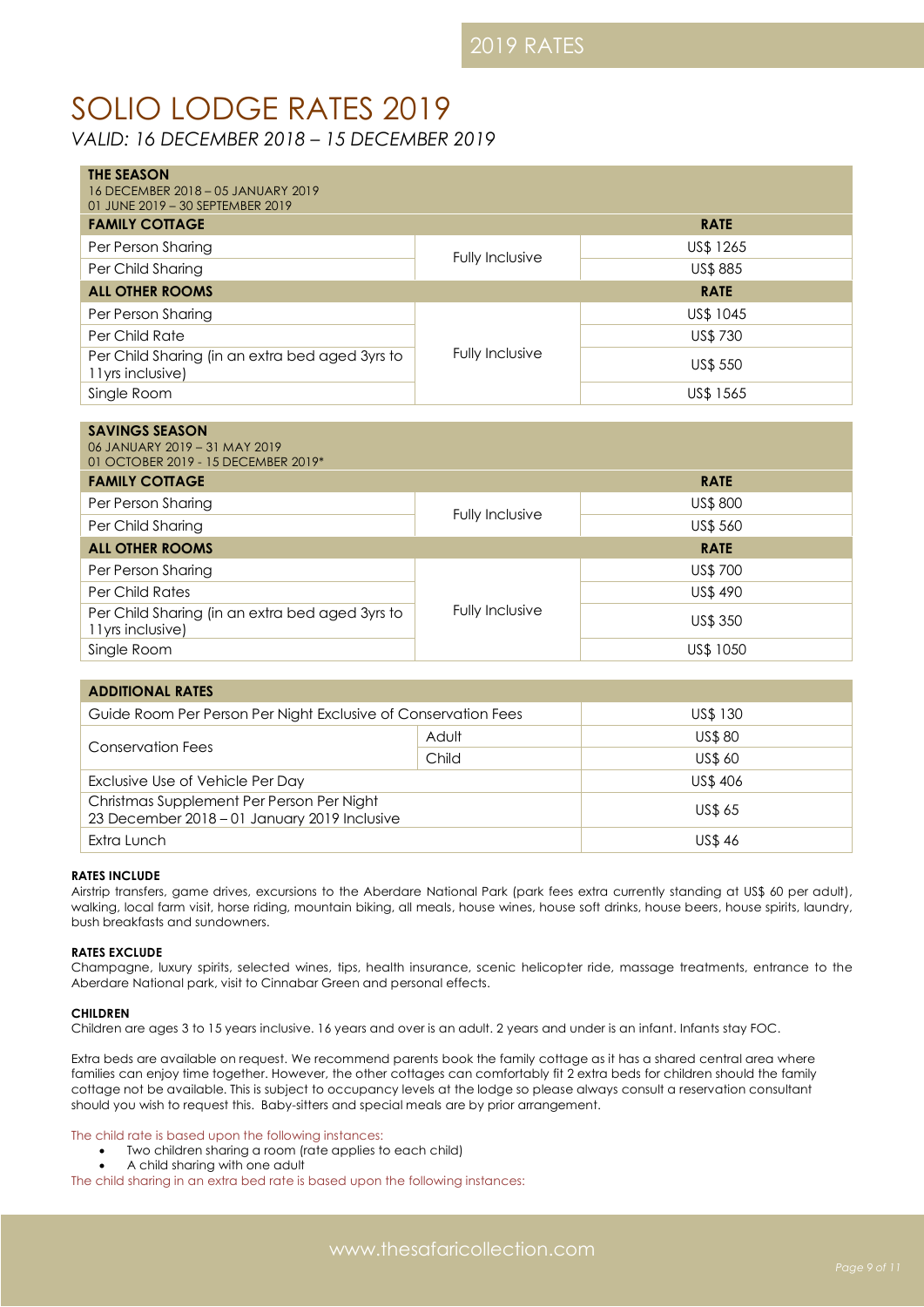• A child (or children if more than one extra bed is needed, aged 3yrs to 11yrs inclusive) sharing a room with two others (whether it be adults or children) on an extra bed. This is a third person rate for children.

# **CHECK OUT**

Guests need to be out of their rooms by 10h00, although they can continue to use the rest of the lodge facilities. Please note that extra lunches are charged at US\$ 46 per person.

#### **\*CLOSURE**

Solio is closed from 01 November to 15 November 2019 inclusive. These dates are subject to change and there is flexibility with closure dates. Please contact reservations for more information.

### **GUIDE RATE**

This rate is for a guide to stay in a guide room fully inclusive of meals and drinks at the lodge.

#### **DRIVER ACCOMMODATION**

Unfortunately we are unable to provide driver accommodation at Solio Lodge, but can certainly assist you with recommending somewhere suitable nearby.

#### **GAME DRIVES**

The Safari Collections safari vehicles are shared between guests. Exclusive use of vehicle can be booked prior to arrival at an additional charge and subject to availability.

### **ROOM TYPES**

Solio has 5 individual cottages. The 5th cottage is a family unit and has 2 en-suite bedrooms sleeping up to 5 people.

Each cottage is very large and can comfortably accommodate 2 adults and 2 children in extra beds. Extra beds are on request only. The en-suite bathrooms have bath and shower with a separate loo.

**PLEASE NOTE THAT WE WILL ALWAYS DO OUR BEST TO FULFILL SPECIFIC ROOMING REQUESTS, BUT WE CANNOT ALWAYS GUARANTEE THIS.**

### **PARK AND CONSERVATION FEES**

Park and conservation fees are person per night.

#### **PLEASE NOTE THAT PARK & CONSERVATION FEES ARE SUBJECT TO CHANGE AT ANY TIME IN ACCORDANCE WITH THE LOCAL COUNCILS. THESE CHANGES ARE BEYOND OUR CONTROL.**

### **ACCESS BY AIR**

Daily scheduled flights from Nairobi into Nanyuki Airstrip (followed by a 20 minute transfer to the conservancy gate and then a further 45 minutes to the lodge). For internal fights within Kenya guests are advised to pack in soft bags with a maximum of 15kg per person including hand luggage.

Private charter flights into Solio Ranch's private airstrip available from anywhere in the country.

#### **ACCESS BY ROAD**

A 4 hr drive from Nairobi on good road. Directions available from head office.

#### **PHOTOGRAPHY AND FILMING**

Please send any filming or photography content requests for publications, commercials and brands to The Safari Collection's marketing department. The Safari Collection has the right to evaluate each booking request that involves filming or photography on a case by case basis and the right to refuse bookings to ensure that all content is aligned with the brand values.